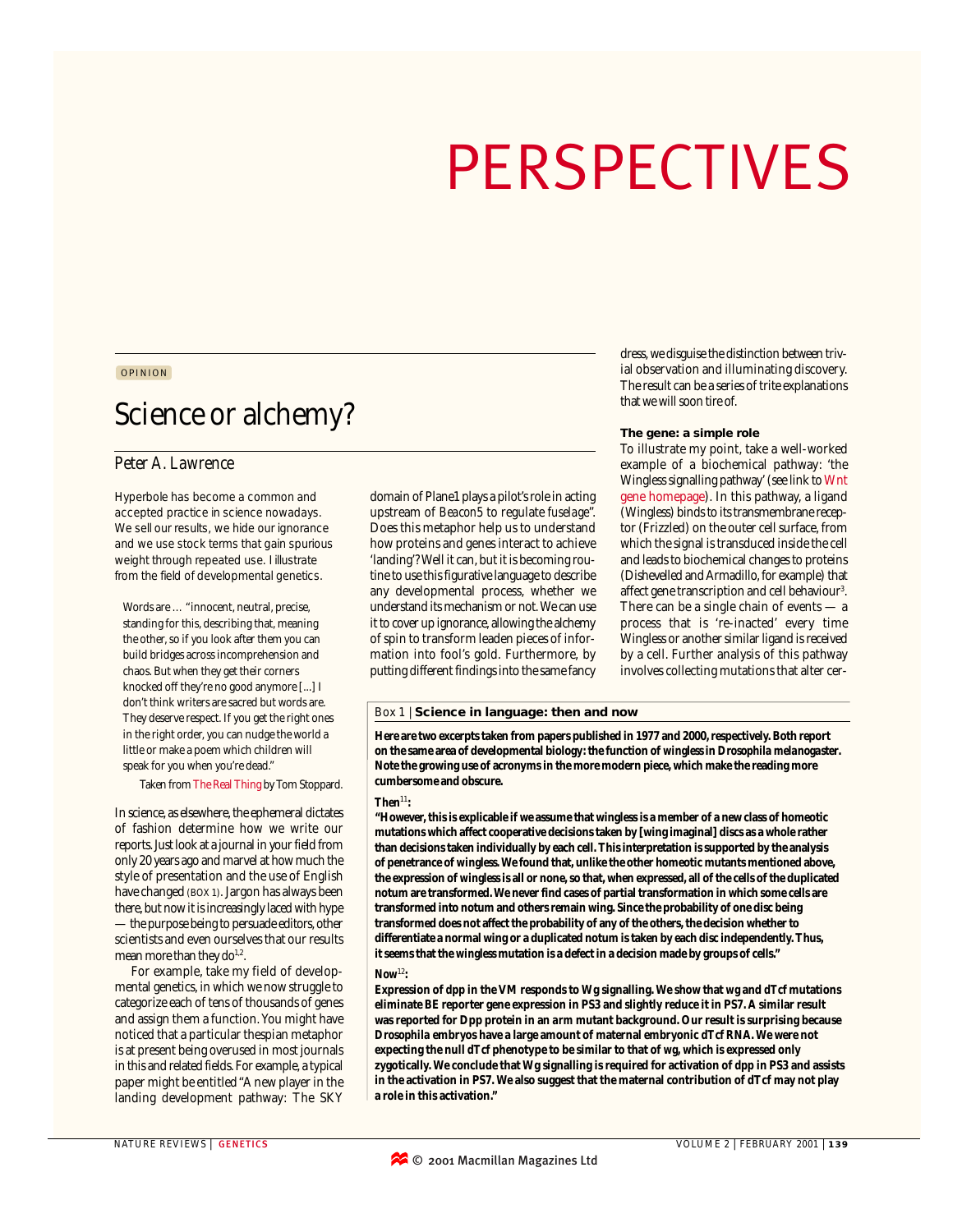# PERSPECTIVES

tain aspects of the signalling cascade, such as mutations that affect proteins that are needed to process the ligand or transmit the signal to the nucleus. After the proteins have been identified, their function can, in principle and sometimes in practice, be determined by direct biochemical experiments. For example, we can find out whether the products of two genetically interacting loci also physically bind to each other or whether a protein has any recognizable enzymatic activity. If, in the absence of a gene product, the process is affected in some way, the conclusion is reached that the gene is a 'player' in the pathway. The next step, certainly for those of us who work on fruitflies, is the cute naming of the gene, a name often chosen to make it stick in the mind, and — there is a further motive — to launch the scientist's career, hopefully like a rocket in the first phase of its trajectory.

#### **The gene: an impossible role**

This approach has proved to be powerful and effective, mainly because the process is a biochemical pathway in which proteins function in a standard sequence. But problems arise when this same pathway logic is extended, as it frequently is, to describe the process of building an embryo or an organ. This process is dubbed a developmental pathway. By looking at a recent issue of a primary journal, I found that, out of 18 papers, 11 were developmental pathway papers and, of these, 8 had the word 'role' in the abstract or title. In this kind of analysis, we might not have a biochemical pathway, but the same logic is forced to fit: in this case, mutations are collected that affect not a particular signal-transduction pathway but something rather grand, such as the making of a wing. Take *wingless* again: long ago we started with *wingless-1* — a



Figure 1 | Courtesy of CartoonStock "I'd like a style without the substance."

"Modern scientists, competing for recognition and support, would prefer not to admit that they might be studying a boring or trivial gene, so the 'role' of the gene in question has to be dressed up with an impressive adjective."

*Drosophila* mutation with a clear-cut but ultimately misleading phenotype. The homozygous mutant flies often lacked one or both wings, which were replaced by an extra bit of thorax<sup>4</sup>. Over the years we concluded from the study of *wingless-1* that the *wingless* gene 'played a role' in cooperation between cells, in preventing cell death, in sponsoring cell death, in promoting growth and in determining cell identity. Much effort was then expended, and many papers were written, in trying to work out when and where the *wingless* gene was needed. But these studies often made the explicit or implicit assumption that the gene belonged to a standard pathway and that it was therefore needed only at one time and/or in one place during development. It was later found that *wingless-1*, which had been studied for some years, was actually only the result of a slight, localized reduction-infunction of the gene<sup>5</sup>. Loss-of-function mutations in *wingless* had a much more devastating effect on development, with the embryos dying early because of numerous and catastrophic failures in many processes, including segmentation<sup>6</sup>. Further studies showed that, indeed, the *Wnt* class of gene, of which *wingless* is the archetypal member, encodes proteins that are used at many times and in many places during the development of worms, flies and vertebrates, affecting countless events directly and indirectly. But the one-time-and-place assumption still lurks behind the analyses of many developmental pathways, and I suspect that for most genes it will prove to be false.

It is probable that a large fraction of the fruitfly genome is needed to build a wing, but each gene that is defined as instrumental in some way by pathway experiments is usually awarded a 'major role'. Modern scientists, competing for recognition and support, would prefer not to admit that they might be studying a boring or a trivial gene, so the

'role' of the gene in question has to be dressed up with an impressive adjective (FIG. 1). What follows are examples of such adjectives that I found in a quick sweep of recent papers: major, pivotal, key, global, potent, leading, important, principal, vital, critical, regulatory, endogenous, master, multiple, controlling, fundamental, special, dual, basic, specific, essential, novel, evolving, potential, new, changing, active, central, functional, counteractive, prominent, very specific, very important and essential, legitimate, biological, physiological, integral, more important role than previously suspected.

This enjoyable list tells us only that the scientist is trying to boost his or her gene.

#### **Always the leading part?**

What makes us think our gene is needed for a developmental process? What we mean in almost every case is that, in the absence of the gene or its product, the process under study goes awry. Of course, this is the principle on which genetic experiments have always been interpreted, and it is a perfectly acceptable one. The problem comes when we try to rank the importance of the gene itself. I do not think it is correct to conclude that the gene must be a major or pivotal one if the process does not work in its absence. I think that here the logic breaks down, both in biology and certainly in drama — the source of this role model. Consider *Romeo* and Juliet<sup>7</sup> (also see link to the web's first edition of the Complete Works of William Shakespeare) (BOX 2). For the play to work, we obviously need the star-crossed lovers as well as some other characters. But do they all play major roles? What about Friar Laurence who, in trying to help the lovers, unwittingly engineers the tragedy? His role is clearly a major one because he speaks so many lines of importance to the substance and meaning of the play itself. But do you think Friar John plays a leading role in the play? Friar John only has a few lines, but is entrusted by Friar Laurence with the delivery of a vital letter. He fails to do so because, off stage, he is locked into a house with the letter. The result is that Romeo is not informed about the sleeping draft and he fatally assumes that his beloved Juliet, immobile in the tomb, is dead. So if Friar John and his failure were removed from the plot the play would break down completely; nevertheless, try using that argument to persuade a leading actor to take his part! Then there is the apothecary, who has very few lines — again the plot needs him or at least his mortal drug. The truth is that, because the drama has few, if any, dispensable char-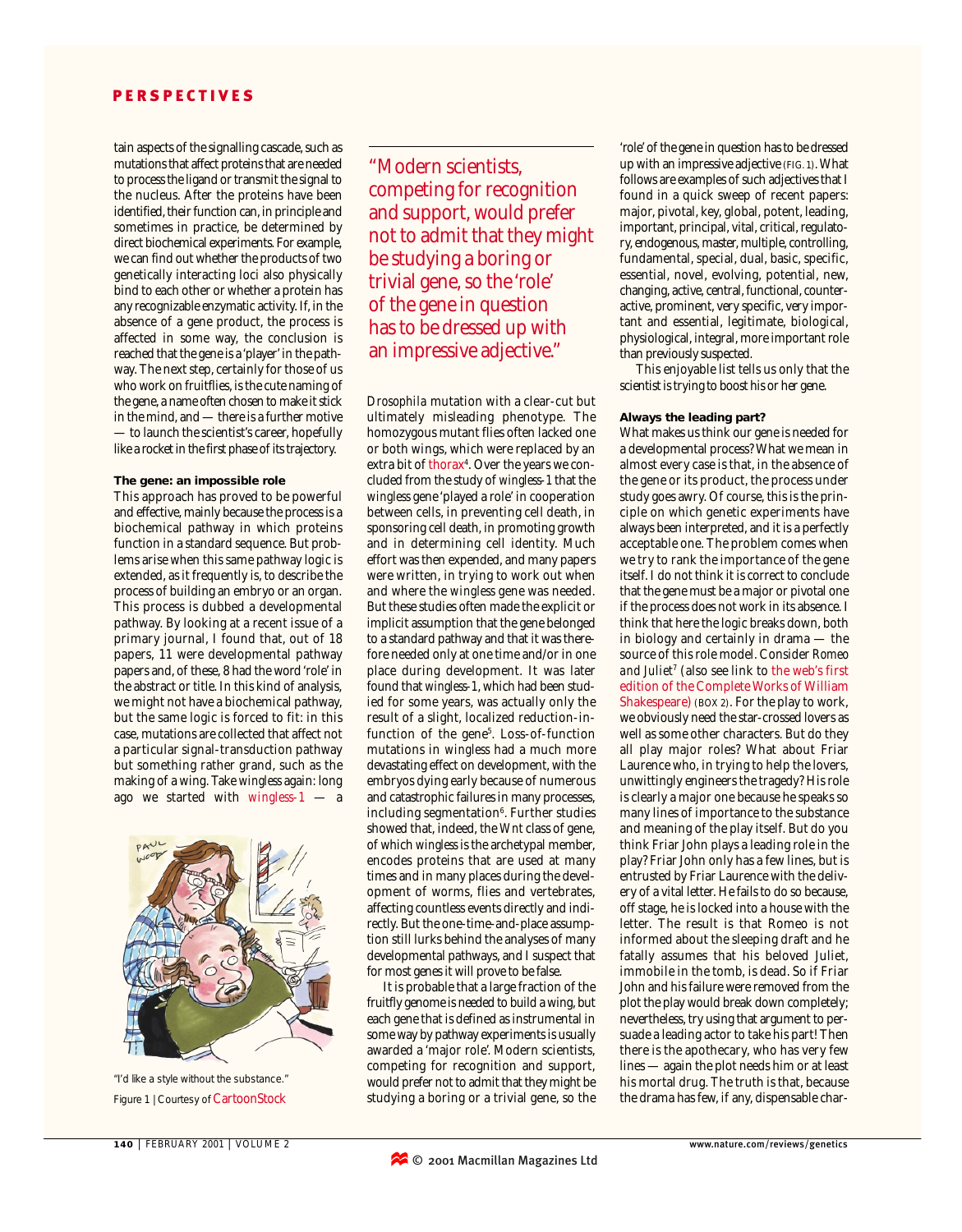

**Scene from the recent production of William Shakespeare's** *Romeo and Juliet* **by the Royal Shakespeare Company. This famous passage from the balcony scene emphasizes the use of words (in this case names) in changing perceived identity. JULIET "Tis but thy name that is my enemy; . . ." ROMEO**

**"I take thee at thy word: Call me but love, and I'll be new baptized; Henceforth I never will be Romeo."**

**Image courtesy of EPO Online © (2000) Royal Shakespeare Company. Photo by Robert Workman.**

acters, a geneticist might well conclude that they all play leading roles. This is not a discriminatory conclusion and is therefore not useful. If you allow this logic, and my claim that a large portion of the genome is needed to build a wing, the end result could be thousands of papers, each concluding in the most tedious of ways that the gene studied plays a major role in wing-building. Indeed, I think we have gone a little way down that road already. Why do we do it? Maybe because when we award a gene a 'major' role we aim to make a virtue of our ignorance of the function of the protein.

#### **Fashionable genes**

Can we rank the importance of genes in development? Yes, but only if we can agree on criteria, and that might not be possible. I would think that, for a developmental biologist, a gene needed for the determination of cell fate (such as a homeotic gene in the Bithorax Complex) is more important than one needed for the integrity of each cell (such as tubulin). But for a cell biologist the opposite would be true. Ranking is also dependent on fashion: when gene cloning first became possible, the presence of a zinc finger or a homeobox gave the gene star quality, but once these genes became too abundant they lost their cachet. To catch the eye, it became better to have a gene that encoded an integral membrane protein, but they too later slipped from top billing. Now secreted proteins are the stars, whether they deserve it (whether they — another magic word — 'signal') or not.

#### **Talent spotting**

Another problem is that new genes that belong to developmental pathways may be searched for (necessarily) in artificial conditions, when the developmental system is seriously weakened by a secondary mutation rather like using impaired gait to find and study chilblains in a person with gout. This method might be useful to find many genes that have no mutant phenotype on their own. But the importance of such genes to the process under study is hard to gauge; a nice example is given in *Drosophila* by the frizzled genes, which encode Wingless receptors. There are at least two of these receptors (*frizzled* and *frizzled-2*) — remove either and the flies seem as good as wild type. One might conclude from this that each frizzled gene is unimportant. But remove both and the flies die as embryos because their Wingless reception is blocked<sup>8</sup>, and the conclusion is immediately drawn that the two genes do something 'major' together. However, the *Drosophila* genome sequence has revealed more frizzled receptors<sup>9</sup>. If these have survived in the fly genome unscathed by stop codons, presumably they do something. Does their apparent obscurity make them 'minor'? Maybe, maybe not; we just do not know yet. Better not to talk up our gene now; better to let the facts do the talking for us when we find them.

So why do we hype our results? The short answer is that everybody else is doing it and we fear that unless we hype our findings as well we will not have access to those few all-important top journals. The solution is to change the climate to reduce the pressure on everyone to publish in the same few journals<sup>10</sup>. We scientists could, for example, try to remember that the real value of a piece of work resides not in where it was published, but in whether it is right, how

much it illuminates, where any new understanding leads to and how long it has proved or will prove relevant and useful. We could try to raise our consciousness about this and move away from journal-based assessment, which often occurs when we compare scientists for promotion or when we evaluate job or grant applicants. At that time, which might be years after the publication of the papers, we have a big advantage over the editors and their reviewers who then had to decide whether to publish or not: we have hindsight — and we should use it.

It is time we scientists stopped overselling ourselves, our results or our institutions. It is not scientific to do so. It is also unwise because we will regret it when those who fund us find us out. We should realize that spin doctoring and science are as mutually supportive as cats and dogs.

*Peter Lawrence is at the Division of Cell Biology, MRC-Laboratory of Molecular Biology, Hills Road, Cambridge CB2 2QH UK. e-mail: pal@mrc-lmb.cam.ac.uk*

### **Links**

**DATABASE LINKS** *wingless-1* **|** *thorax* **|** *frizzled* **|** *frizzled-2* **| Bithorax complex FURTHER INFORMATION Lawrence lab homepage | The** *Making of a Fly* **| Roel Nusse's Wnt gene homepage |** *The Real Thing* **| The web's first edition of the Complete Works of William Shakespeare | Royal Shakespeare Company | EPO online**

- 2. Martin, R. G. Scientific hype. *The New Biologist* **2**, 747–749 (1990).
- Wodarz, A. & Nusse, R. Mechanisms of Wnt signalling in Development. *Annu. Rev. Cell Dev. Biol.* **14**, 59–88 (1998).

<sup>1.</sup> Rosner, J. L. Reflections of science as a product. *Nature* **345**, 108 (1990).